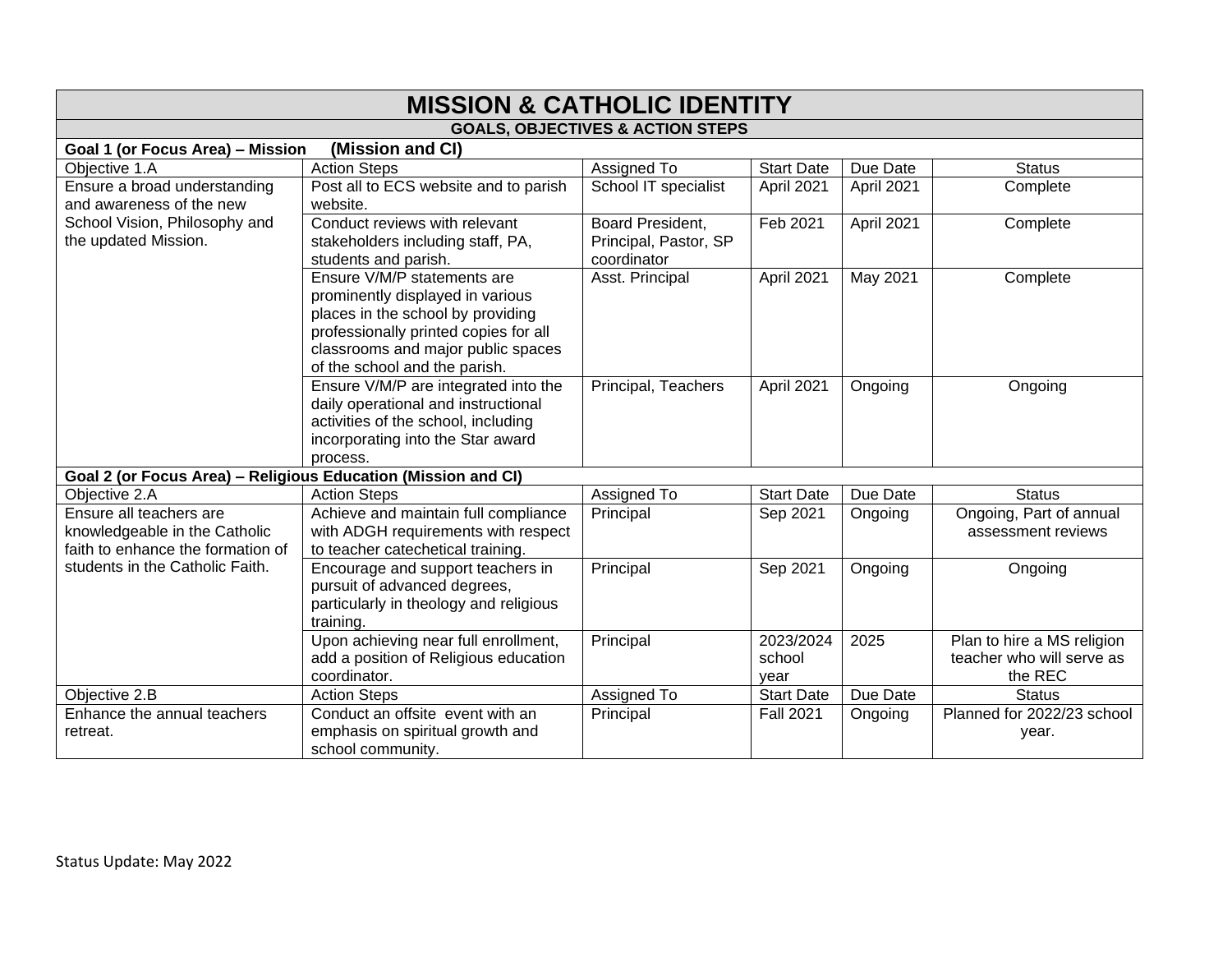|                                                                               | <b>GOALS, OBJECTIVES &amp; ACTION STEPS</b>                                                                                                                                                         |                                                                   |                   |                  |                                                                                                       |  |
|-------------------------------------------------------------------------------|-----------------------------------------------------------------------------------------------------------------------------------------------------------------------------------------------------|-------------------------------------------------------------------|-------------------|------------------|-------------------------------------------------------------------------------------------------------|--|
|                                                                               | Goal 3 (or Focus Area) - Student Faith Formation (Mission and CI)                                                                                                                                   |                                                                   |                   |                  |                                                                                                       |  |
| Objective 3.A                                                                 | <b>Action Steps</b>                                                                                                                                                                                 | Assigned To                                                       | <b>Start Date</b> | Due Date         | <b>Status</b>                                                                                         |  |
| Improve school community<br>service programs at all grade<br>levels.          | Develop an inventory/menu of service<br>projects that classes/grades can<br>select from.                                                                                                            | <b>School Service</b><br>project<br>coordinator/committee         | Sep 2021          | Ongoing          | Ongoing                                                                                               |  |
|                                                                               | Ensure service project opportunities<br>include off site event for higher grade<br>levels. Consider soliciting parish<br>members for financial support.                                             | <b>School Service</b><br>project<br>coordinator/committee         | Sep 2021          | Ongoing          | Complete for 4 <sup>th</sup> grade, in<br>progress for 5 <sup>th</sup> and 6 <sup>th</sup><br>grades. |  |
|                                                                               | Better integrate service opportunities<br>with EOL parish outreach efforts.                                                                                                                         | <b>School Service</b><br>project<br>coordinator/committee         | Sep 2021          | Ongoing          | Ongoing                                                                                               |  |
|                                                                               | Plan and conduct a school wide<br>service project annually, include<br>parents as appropriate.                                                                                                      | <b>School Service</b><br>project<br>coordinator/committee         | Sep 2022          | Ongoing          | Planned for 2022/23 school<br>year                                                                    |  |
| Objective 3.B                                                                 | <b>Action Steps</b>                                                                                                                                                                                 | Assigned To                                                       | <b>Start Date</b> | Due Date         | <b>Status</b>                                                                                         |  |
| Enhance opportunities for retreat<br>participation at all grade levels.       | Establish annual off site retreats for<br>MS students                                                                                                                                               | Asst. Principal                                                   | Sep 2022          | Ongoing          | Planned for 2022/23                                                                                   |  |
|                                                                               | Ensure completion of annual on site<br>retreats for ES students                                                                                                                                     | Asst. Principal                                                   | Sep 2021          | Ongoing          | Ongoing                                                                                               |  |
|                                                                               | Include parish catechists and clergy in<br>school retreats.                                                                                                                                         | Asst. Principal, Parish<br><b>Faith Formation</b><br>Coordinators | Sep 2022          | Ongoing          | Parish FF coordinators run<br>the school retreats                                                     |  |
| Objective 3.C                                                                 | <b>Action Steps</b>                                                                                                                                                                                 | Assigned To                                                       | <b>Start Date</b> | Due Date         | <b>Status</b>                                                                                         |  |
| Enhance opportunities for<br>students to participate in parish<br>ministries. | Encourage students to participate in<br>parish ministries such as altar<br>servers, ushers, choir and middle<br>school youth group. Track<br>participation level and monitor<br>improvement trends. | Asst. Principal                                                   | Sep 2021          | Ongoing          | Started but needs more<br>emphasis                                                                    |  |
|                                                                               | Conduct a school/parish "ministry<br>day" to educate students on the<br>various ministries emphasizing those<br>that are suitable for their participation.<br>Consider inviting parents to attend.  | Asst. Principal                                                   | Sep 2022          | Annually         | Consider at the next parish<br>ministry fair                                                          |  |
| Objective 3.D                                                                 | <b>Action Steps</b>                                                                                                                                                                                 | Assigned To                                                       | <b>Start Date</b> | Due Date         | <b>Status</b>                                                                                         |  |
| Enhance the school focus on<br>vocations.                                     | Adopt a seminarian, This may include<br>seminarian visits to the school, school<br>visits to the seminary, prayer sessions                                                                          | Deacon TBD, Board<br>member.                                      | <b>Fall 2022</b>  | <b>Fall 2023</b> | No progress                                                                                           |  |

Status Update: May 2022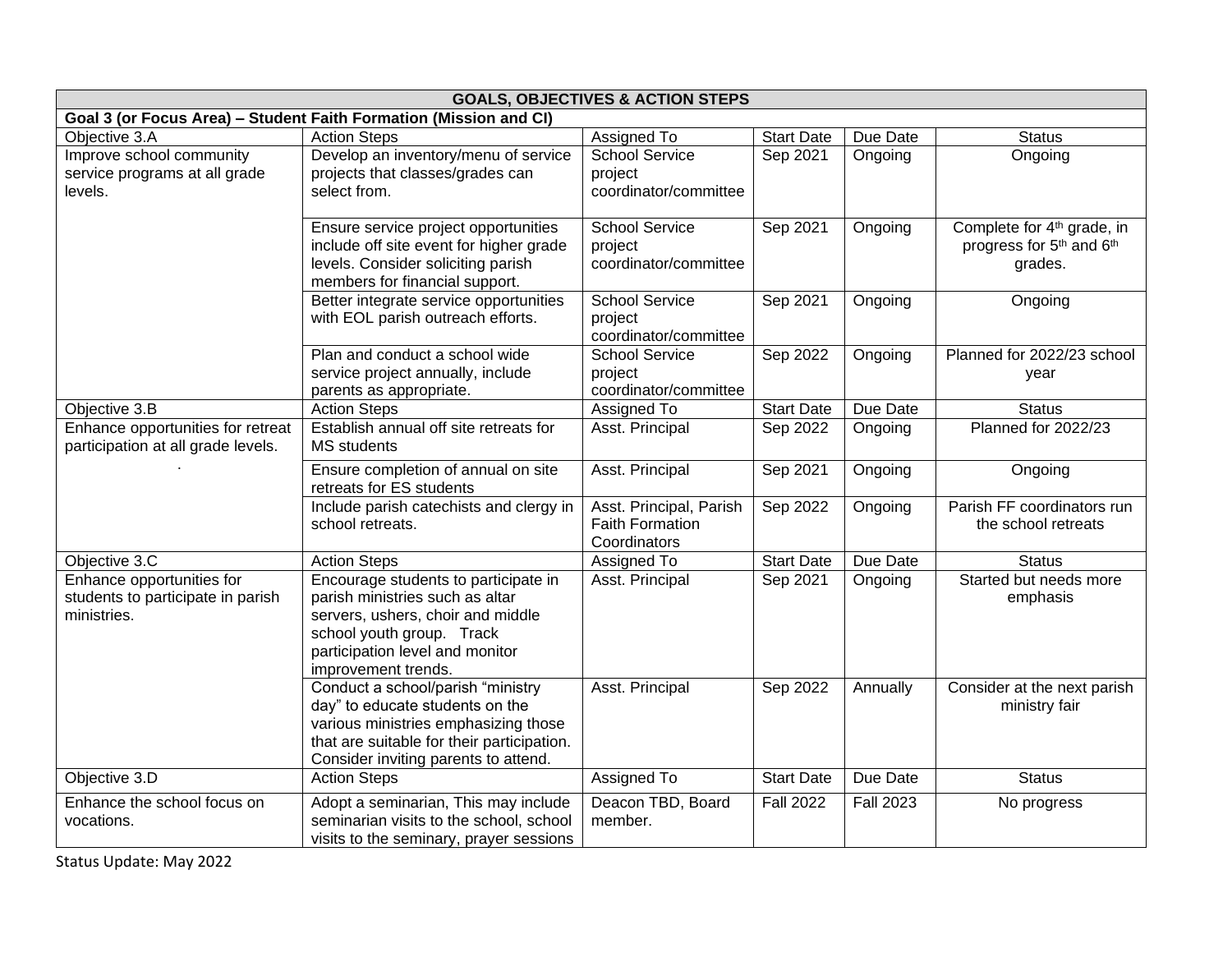|                                                                     | for the seminarian, and possible<br>financial support for the seminarian.                                                                                                                     |                                           |                           |          |                                                                   |
|---------------------------------------------------------------------|-----------------------------------------------------------------------------------------------------------------------------------------------------------------------------------------------|-------------------------------------------|---------------------------|----------|-------------------------------------------------------------------|
|                                                                     | Conduct guest vocational speeches                                                                                                                                                             | Deacon TBD and<br><b>Board Member</b>     | <b>Fall 2022</b>          | Ongoing  | No progress                                                       |
|                                                                     | Ensure routine prayer specifically for<br>vocations.                                                                                                                                          | Principal                                 | <b>Fall 2021</b>          | Ongoing  | Ongoing, included in<br>weekly petitions                          |
| Objective 3.E                                                       | <b>Action Steps</b>                                                                                                                                                                           | Assigned To                               | <b>Start Date</b>         | Due Date | <b>Status</b>                                                     |
| Enhance student access to the<br>sacraments                         | Provide frequent opportunity for<br>reconciliation within the school<br>environment.                                                                                                          | Parochial Vicar,<br>Principal             | <b>Fall 2021</b>          | Ongoing  | Ongoing                                                           |
|                                                                     | Goal 4 (or Focus Area) - Adult Faith Formation (Mission and CI)                                                                                                                               |                                           |                           |          |                                                                   |
| Objective 4.A                                                       | <b>Action Steps</b>                                                                                                                                                                           | Assigned To                               | <b>Start Date</b>         | Due Date | <b>Status</b>                                                     |
| Increase and enhance the                                            | Develop an annual calendar of                                                                                                                                                                 | <b>Religious Education</b>                | 2021/2022                 | Ongoing  | No progress                                                       |
| involvement of parents in the<br>faith formation of their children. | religious events/activities, ensure<br>parents are invited to relevant events.                                                                                                                | Coordinator                               | School<br>year            |          |                                                                   |
|                                                                     | Help parents become "catechists" for<br>their children by providing brief<br>catechetical "communications" to<br>parents via forums such as PA<br>meetings, emails, or dedicated<br>sessions. | <b>Religious Education</b><br>Coordinator | 2023/24<br>School<br>year | Ongoing  | No progress, may be able<br>to use materials from Matt<br>Kiernan |
| Objective 4.B                                                       | <b>Action Steps</b>                                                                                                                                                                           | Assigned To                               | <b>Start Date</b>         | Due Date | <b>Status</b>                                                     |
| Increase the presence and<br>effectiveness of clergy in the         | Identify specific opportunities and/or<br>roles for EOL priests and deacons.                                                                                                                  | Religious Ed Coord                        | Sep 2022                  | Ongoing  | Ongoing                                                           |
| school.                                                             | Consider adopting a local seminarian<br>(See objective 3D).                                                                                                                                   | See Objective 3D                          |                           |          | No progress                                                       |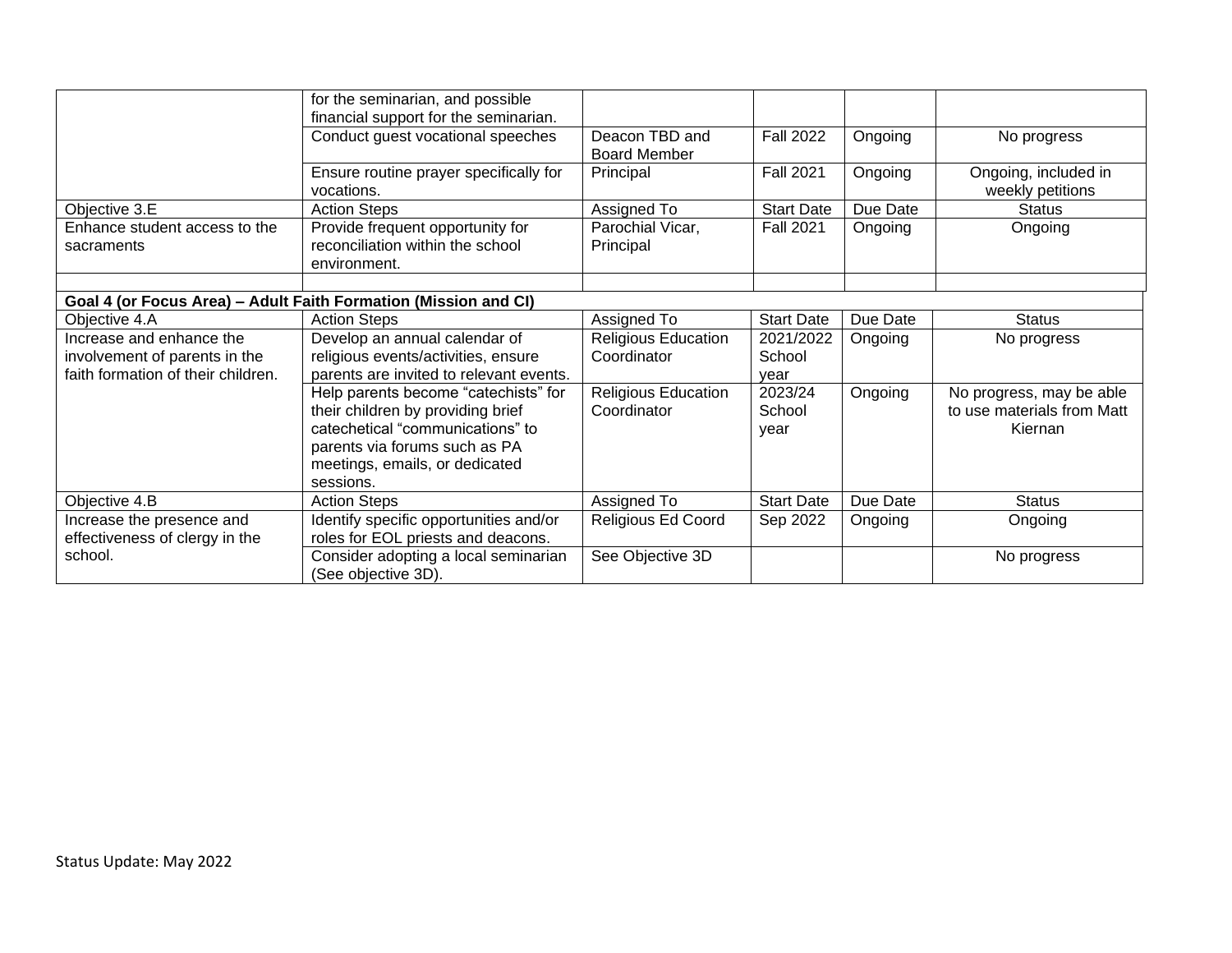## **GOVERNANCE & LEADERSHIP**

## **GOALS, OBJECTIVES & ACTION STEPS**

**Goal 5 (or Focus Area) - The Governing Body (Governance and Leadership)**

| Objective 5.A                     | <b>Action Steps</b>                                                             | Assigned To                | <b>Start Date</b> | Due Date | <b>Status</b>                |
|-----------------------------------|---------------------------------------------------------------------------------|----------------------------|-------------------|----------|------------------------------|
| Establish a more structured       | <b>Form Nominating Committee</b>                                                | <b>Board President and</b> | Feb 2021          | Mar 2021 | Ongoing, nominations for     |
| process for advisory board        | consistent with the bylaws to address                                           | <b>Board VP</b>            |                   |          | 2022/23 in progress          |
| membership and succession to      | advisory board membership and                                                   |                            |                   |          |                              |
| include consideration of factors  | succession planning                                                             |                            |                   |          |                              |
| like experience, diversity, term, | Conduct nominating committee                                                    | Nominating                 | Mar 2021          | Ongoing  | Ongoing, nominations for     |
| etc.                              | periodic meetings and present                                                   | committee                  |                   |          | 2022/23 in progress          |
|                                   | recommendations to full Advisory                                                | chairperson (TBN)          |                   |          |                              |
|                                   | Board at a meeting conducted in the                                             |                            |                   |          |                              |
|                                   | Spring (April/May timeframe).                                                   |                            |                   |          |                              |
| Objective 5.B                     | <b>Action Steps</b>                                                             | Assigned To                | <b>Start Date</b> | Due Date | <b>Status</b>                |
| Dropped this Objective per May    |                                                                                 |                            |                   |          |                              |
| 2022 Board Meeting                |                                                                                 |                            |                   |          |                              |
|                                   | Goal 6 (or Focus Area) - The Leader/Leadership Team (Governance and Leadership) |                            |                   |          |                              |
| Objective 6.A                     | <b>Action Steps</b>                                                             | Assigned To                | <b>Start Date</b> | Due Date | <b>Status</b>                |
| Improve overall support           | Communicate teacher evaluation and                                              | Principal                  | Aug 2021          | Ongoing  | Ongoing                      |
| mechanisms for staff              | yearly goal process to new faculty                                              |                            |                   |          |                              |
| professional development.         | and staff as they come on board.                                                |                            |                   |          |                              |
|                                   | Prepare with each member of the                                                 | School                     | Aug 2021          | Ongoing  | Ongoing                      |
|                                   | faculty and staff an annual                                                     | Administration             |                   |          |                              |
|                                   | development plan that includes goals                                            |                            |                   |          |                              |
|                                   | and action steps.                                                               |                            |                   |          |                              |
|                                   | Conduct a performance assessment                                                | School                     | <b>May 2021</b>   | Ongoing  | Ongoing, occurs at end of    |
|                                   | with each faculty and staff member at                                           | Administration             |                   |          | every school year            |
|                                   | the end of the school year.                                                     |                            |                   |          |                              |
|                                   | Implement a program that supports                                               | Principal, Finance         | <b>Fall 2021</b>  | 2025     | No progress                  |
|                                   | (included funding) leadership team,                                             | Committee                  |                   |          |                              |
|                                   | faculty and staff development through                                           |                            |                   |          |                              |
|                                   | outside education, conferences etc.                                             |                            |                   |          |                              |
| Objective 6.B                     | <b>Action Steps</b>                                                             | Assigned To                | <b>Start Date</b> | Due Date | <b>Status</b>                |
| Improve the integration and       | Open a formal dialogue with all parish                                          | <b>Board President,</b>    | <b>June 2021</b>  | Annually | PA committee needs to be     |
| collaboration between the school  | functions and ministries to identify                                            | Board VP and               |                   |          | re-energized for next school |
| and the parish.                   | ways in which interaction could be                                              | member of School           |                   |          | year                         |
|                                   | enhanced. Generate a list of such                                               | leadership team            |                   |          |                              |
|                                   | interactions and then sponsor follow                                            | <b>PA Committee</b>        |                   |          |                              |
|                                   | through.                                                                        |                            |                   |          |                              |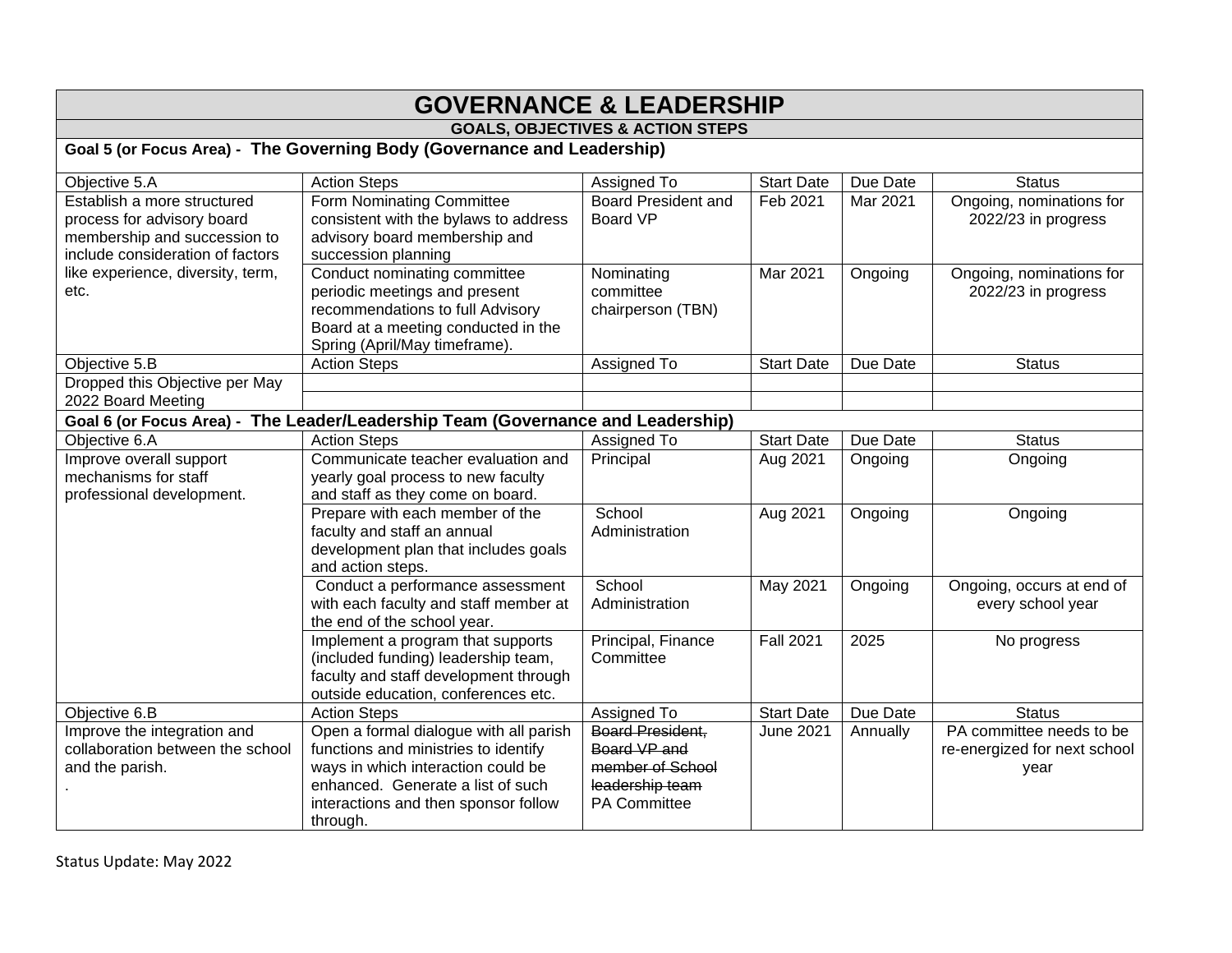|                                                                                           | Support the school career day<br>program and other school programs<br>by supplementing with non-parent<br>parishioner participation                                                                                                                 | <b>School Administrative</b><br>Staff member,<br>Pastoral council<br>member, School<br>Board member<br>PA Committee | <b>Fall 2021</b>  | Ongoing  | No progress                                                |
|-------------------------------------------------------------------------------------------|-----------------------------------------------------------------------------------------------------------------------------------------------------------------------------------------------------------------------------------------------------|---------------------------------------------------------------------------------------------------------------------|-------------------|----------|------------------------------------------------------------|
|                                                                                           | Students participate in activities that<br>increase their visibility among<br>parishioners through participation in<br>parish ministries and events, such as<br>International Fest, Youth Choir,<br>Outreach Ministry efforts, Youth<br>Group, etc. | Parish Life Ministry<br>Director, School<br>administrative staff<br>member                                          | <b>Fall 2021</b>  | Ongoing  | Ongoing but needs more<br>emphasis                         |
|                                                                                           | Faculty, Staff, & Admin Team being<br>present and available to the<br>community at parish events, masses,<br>and gatherings.                                                                                                                        | Principal and TBD<br>parish member                                                                                  | 2021              | Ongoing  | Ongoing but needs more<br>emphasis                         |
| Objective 6.C                                                                             | <b>Action Steps</b>                                                                                                                                                                                                                                 | Assigned To                                                                                                         | <b>Start Date</b> | Due Date | <b>Status</b>                                              |
| Attract and retain quality<br>personnel for long-term<br>sustainability and growth of the | Annually review teacher salaries to<br>ensure competitiveness                                                                                                                                                                                       | <b>Principal and Finance</b><br>Committee                                                                           | 2021              | Ongoing  | Will review with board<br>during annual budget<br>planning |
| school                                                                                    | Complete a plan and schedule for the<br>hiring of learning and development<br>specialist personnel needed to<br>support well rounded students and<br>enrollment growth.                                                                             | Student support team                                                                                                | <b>July 2021</b>  | Dec 2021 | See objective 7C                                           |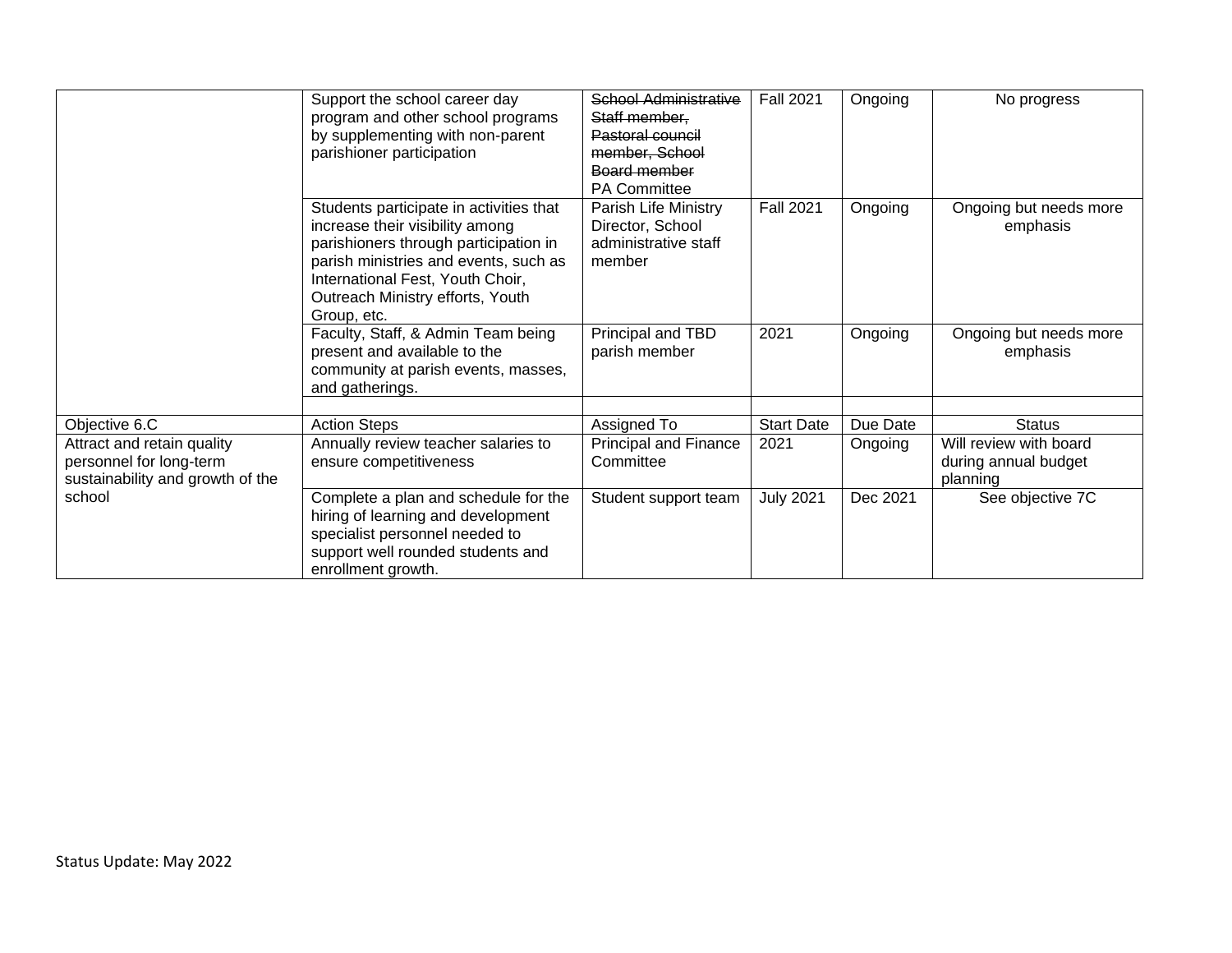| <b>ACADEMIC EXCELLENCE</b>                                                                            |                                                                                                                                                                                      |                                             |                   |                  |                                                          |
|-------------------------------------------------------------------------------------------------------|--------------------------------------------------------------------------------------------------------------------------------------------------------------------------------------|---------------------------------------------|-------------------|------------------|----------------------------------------------------------|
|                                                                                                       |                                                                                                                                                                                      | <b>GOALS, OBJECTIVES &amp; ACTION STEPS</b> |                   |                  |                                                          |
|                                                                                                       | Goal 7 (or Focus Area) - Curriculum, Instruction and Staff (Academic Excellence)                                                                                                     |                                             |                   |                  |                                                          |
| Objective 7.A                                                                                         | <b>Action Steps</b>                                                                                                                                                                  | Assigned To                                 | <b>Start Date</b> | Due Date         | <b>Status</b>                                            |
| Provide a rigorous curriculum<br>aligned with standards, 21st<br>century skills, and Gospel<br>values | Determine needed resources to<br>align with the Texas Essential<br>Knowledge Skills and the<br>Archdiocesan curriculum<br>standards, with emphasis on the<br>new grades to be added. | Principal, Asst.<br>Principal               | Spring<br>2021    | Ongoing          | Ongoing                                                  |
| Objective 7.B                                                                                         | <b>Action Steps</b>                                                                                                                                                                  | Assigned To                                 | <b>Start Date</b> | Due Date         | <b>Status</b>                                            |
| Develop and implement a<br>school-wide counseling<br>program that addresses<br>guidance and wellness. | Hire a school Counselor.                                                                                                                                                             | Principal                                   | <b>Fall 2021</b>  | <b>Fall 2021</b> | Complete                                                 |
| Objective 7.C                                                                                         | <b>Action Steps</b>                                                                                                                                                                  | Assigned To                                 | <b>Start Date</b> | Due Date         | <b>Status</b>                                            |
| Classroom instruction<br>designed to meet the needs of<br>all learners.                               | Hire a Reading/Math Intervention<br>Specialist                                                                                                                                       | Principal                                   | <b>Fall 2024</b>  | <b>Fall 2024</b> | Planned                                                  |
| Goal 8 (or Focus Area) -                                                                              | <b>Assessment and Learning Objectives (Academic Excellence)</b>                                                                                                                      |                                             |                   |                  |                                                          |
| Objective 8.A                                                                                         | <b>Action Steps</b>                                                                                                                                                                  | Assigned To                                 | <b>Start Date</b> | Due Date         | <b>Status</b>                                            |
| Align curriculum, instruction,                                                                        |                                                                                                                                                                                      |                                             |                   |                  |                                                          |
| and assessment for all<br>subjects as new grades are<br>added.                                        | Informal and formal assessments<br>continued throughout school year<br>by teachers to meet the needs of<br>all learners.                                                             | Faculty                                     | <b>Fall 2021</b>  | Ongoing          | Ongoing                                                  |
| Objective 8.B                                                                                         | <b>Action Steps</b>                                                                                                                                                                  | Assigned To                                 | <b>Start Date</b> | Due Date         | <b>Status</b>                                            |
| Monitor and track students'<br>academic growth.                                                       | Explore options for admissions<br>testing for incoming students 1 <sup>st</sup><br>and up.                                                                                           | Principal and<br><b>Enrollment director</b> | Spring<br>2022    | Ongoing          | Initiated and Ongoing                                    |
|                                                                                                       | Utilize Measure of Academic<br>Progress Testing (MAP) to define<br>academic target areas and assess<br>critical needs.                                                               | Asst. Principal and<br>Faculty              | <b>Fall 2021</b>  | Ongoing          | Initiated and Ongoing                                    |
|                                                                                                       | Provide parents with year end<br>summary of MAP results.                                                                                                                             | Principal                                   | <b>Fall 2021</b>  | Ongoing          | First results to be shared<br>at end of this school year |
| Objective 8.C                                                                                         | <b>Action Steps</b>                                                                                                                                                                  | Assigned To                                 | <b>Start Date</b> | Due Date         | <b>Status</b>                                            |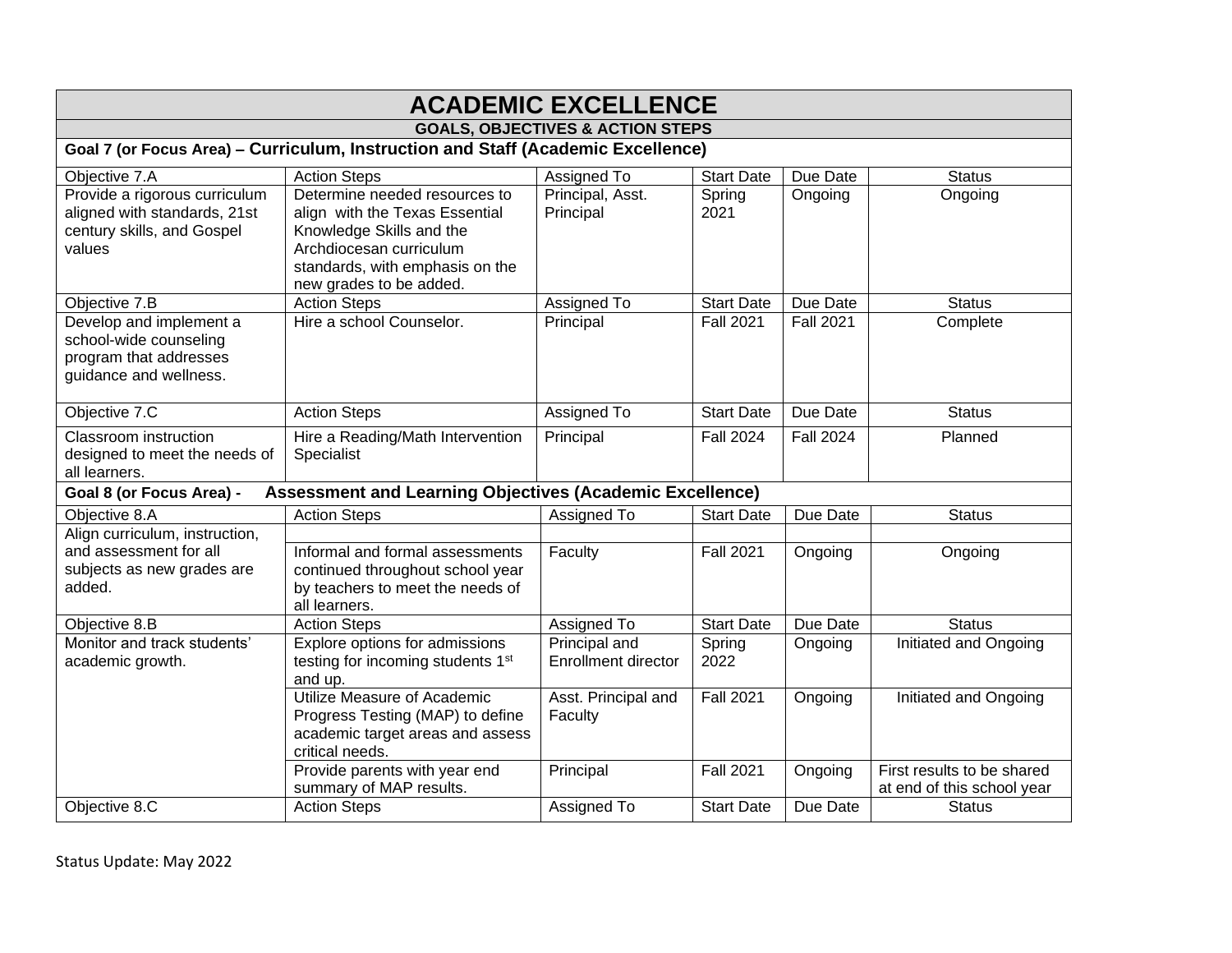| Dropped this objective per      |                                                              |                           |                   |          |                                                             |
|---------------------------------|--------------------------------------------------------------|---------------------------|-------------------|----------|-------------------------------------------------------------|
| May 2022 Board meeting          |                                                              |                           |                   |          |                                                             |
|                                 |                                                              |                           |                   |          |                                                             |
| Objective 8.D                   | <b>Action Steps</b>                                          | Assigned To               | <b>Start Date</b> | Due Date | <b>Status</b>                                               |
| Enhance School-wide teacher     | Collaborative vertical/horizontal                            | Principal and             | <b>Fall 2021</b>  | Ongoing  | Ongoing                                                     |
| collaboration, with a focus on  | grade level meetings.                                        | designated faculty        |                   |          |                                                             |
| new grades as added.            |                                                              | member(s)                 |                   |          |                                                             |
|                                 |                                                              |                           |                   |          |                                                             |
|                                 |                                                              |                           |                   |          |                                                             |
| Goal 9 (or Focus Area) -        | <b>Programs and Services (Academic Excellence)</b>           |                           |                   |          |                                                             |
| Objective 9.A                   | <b>Action Steps</b>                                          | Assigned To               | <b>Start Date</b> | Due Date | <b>Status</b>                                               |
| <b>Expand Athletics and</b>     | Implement the plans to expand                                | Principal, Asst.          | <b>Fall 2021</b>  | 2025     | Numerous activities                                         |
| extracurricular experiences for | extracurricular activities consistent                        | Principal                 |                   |          | initiated incl. soccer,                                     |
| students.                       | with enrollment growth and                                   |                           |                   |          | volleyball, basketball,                                     |
|                                 | student interest.                                            |                           |                   |          | chess, crossstich, creative                                 |
|                                 | Offer stipends to teachers who                               | Principal                 | Spring            | Ongoing  | writing, Art.<br>Ongoing                                    |
|                                 | create and moderate programs                                 |                           | 2021              |          |                                                             |
|                                 | Introduce more academic                                      | Asst.                     | <b>Fall 2021</b>  | Ongoing  | Catholic school chess                                       |
|                                 | competition opportunities for                                | Principal/Faculty         |                   |          | tournament in fall and end                                  |
|                                 | students (example - academic                                 |                           |                   |          | of this school year.                                        |
|                                 | games, quiz bowl, speech and<br>debate, odyssey of the mind, |                           |                   |          | Others planned for fall<br>2022                             |
|                                 | robotics club etc.)                                          |                           |                   |          |                                                             |
| Objective 9.B                   | <b>Action Steps</b>                                          | Assigned To               | <b>Start Date</b> | Due Date | <b>Status</b>                                               |
| Create more educational and     | Implement sister school program                              | Faculty member            | <b>Fall 2021</b>  | Ongoing  | Propose delaying the                                        |
| spiritual opportunities through | which could help students expand                             |                           | <b>Fall 2023</b>  |          | timing                                                      |
| hands-on real-world             | their horizons by experiencing                               |                           |                   |          |                                                             |
| experiences.                    | what happens in other Catholic                               |                           |                   |          |                                                             |
|                                 | schools.                                                     |                           |                   |          |                                                             |
|                                 | Start a class trip program with<br>overnight opportunities.  | Asst. Principal           | <b>Fall 2021</b>  | Ongoing  | Complete for 5 <sup>th</sup> grade,<br>MS grades 2022/23 SY |
| Objective 9.C                   | <b>Action Steps</b>                                          | Assigned To               | <b>Start Date</b> | Due Date | <b>Status</b>                                               |
| Enhance parental involvement    | In school volunteer opportunities                            | <b>Parent Association</b> | <b>Fall 2022</b>  | Ongoing  | No current in school                                        |
| in their student's educational  | posted to increase awareness                                 | and faculty liason        |                   |          | volunteer opportunities                                     |
| experiences.                    | Create a day of service that the                             | <b>Faculty Member</b>     | <b>Fall 2022</b>  | Ongoing  | See Objective 3A                                            |
|                                 | entire campus can participate in.                            |                           |                   |          |                                                             |
|                                 | (see M&CI Objective 3A.)                                     |                           |                   |          |                                                             |
|                                 |                                                              |                           |                   |          |                                                             |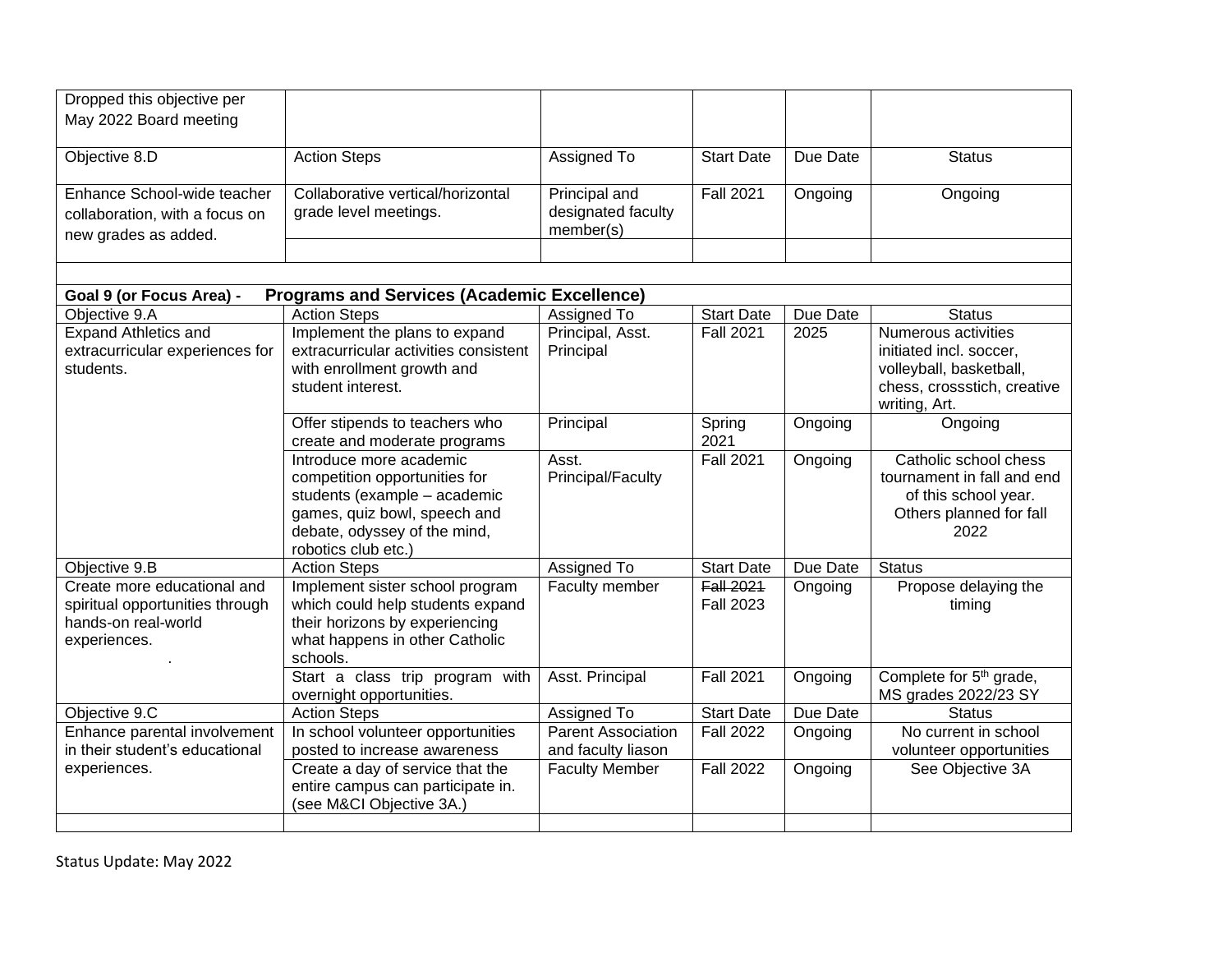## **OPERATIONAL VITALITY**

## **GOALS, OBJECTIVES & ACTION STEPS**

**Goal 10 (or Focus Area) - Financial Planning (Operational Vitality)**

| Objective 10.A                                                                                        | <b>Action Steps</b>                                                                                                                                                                  | Assigned To                                                    | <b>Start Date</b> | Due Date | <b>Status</b>                                                             |
|-------------------------------------------------------------------------------------------------------|--------------------------------------------------------------------------------------------------------------------------------------------------------------------------------------|----------------------------------------------------------------|-------------------|----------|---------------------------------------------------------------------------|
| Develop and maintain a 5-year<br>financial plan.                                                      | Upon completion of the updated ECS<br>strategic plan, prepare a 5Y financial<br>plan that meets all ADGH<br>requirements (including capital needs<br>and cash flow statements)       | School Accountant,<br>Chair of Finance<br>committee, Principal | Jan 2021          | May 2021 | <b>Initial Financial model</b><br>complete. Implementing<br>enhancements. |
| Objective 10.B                                                                                        | <b>Action Steps</b>                                                                                                                                                                  | Assigned To                                                    | <b>Start Date</b> | Due Date | <b>Status</b>                                                             |
| Provide financial analysis and<br>data support for tuition<br>assistance planning and school          | Identify and prepare key financial<br>metrics in support of tuition<br>assistance planning.                                                                                          | School Accountant                                              | April 2021        | Ongoing  | Ongoing                                                                   |
| marketing efforts.                                                                                    | Identify and prepare key financial<br>metrics in support of school marketing<br>and enrollment objectives.                                                                           | School Accountant,<br><b>Enrollment Director</b>               | Aug 2021          | Dec 2021 | Ongoing                                                                   |
| Objective 10.C                                                                                        | <b>Action Steps</b>                                                                                                                                                                  | Assigned To                                                    | <b>Start Date</b> | Due Date | <b>Status</b>                                                             |
| Enhance school financial<br>transparency.                                                             | Provide annual summary financial<br>report to parents and prospective<br>parents (e.g. in informational packets)<br>with board review                                                | Principal, School<br>Accountant                                | May 2021          | Ongoing  | Ongoing, first one<br>published in 2021                                   |
|                                                                                                       | Goal 11 (or Focus Area) - Human Resources (Operational Vitality)                                                                                                                     |                                                                |                   |          |                                                                           |
| Objective 11.A                                                                                        | <b>Action Steps</b>                                                                                                                                                                  | Assigned To                                                    | <b>Start Date</b> | Due Date | <b>Status</b>                                                             |
| Ensure all faculty/staff are highly<br>qualified and competent within<br>their area of practice while | Maintain formal Teachers/Staff<br>developmental plans. Review and<br>update annually. Overlap with 6A                                                                                | Principal                                                      | May 2021          | Ongoing  | See Objective 6A                                                          |
| sharing in the mission and vision<br>of our school and faith<br>community.                            | Ensure salaries are reviewed annually<br>for competitiveness with local school<br>ISD and are within Archdiocese<br>guidelines. Overlap with 6C                                      | Principal                                                      | <b>May 2021</b>   | Ongoing  | See Objective 6C                                                          |
|                                                                                                       | Offer Retirement Planning Information<br>to ECS staff annually.                                                                                                                      | Principal                                                      | <b>Sept 2021</b>  | Ongoing  | ADGH manages and<br>communicates thru the<br>principal                    |
| Objective 11.B                                                                                        | <b>Action Steps</b>                                                                                                                                                                  | Assigned To                                                    | <b>Start Date</b> | Due Date | <b>Status</b>                                                             |
| Ensure all ADGH HR<br>requirements are met and<br>documented.                                         | Ensure all position descriptions are<br>maintained up to date and<br>descriptions are developed for new<br>positions and communicated to the<br>advisory board prior to recruitment. | Principal, Pastor<br>Administrative<br>Assistant               | Sept 2021         | May 2021 | All updated and completed<br>for the recent accreditation<br>review       |

Status Update: May 2022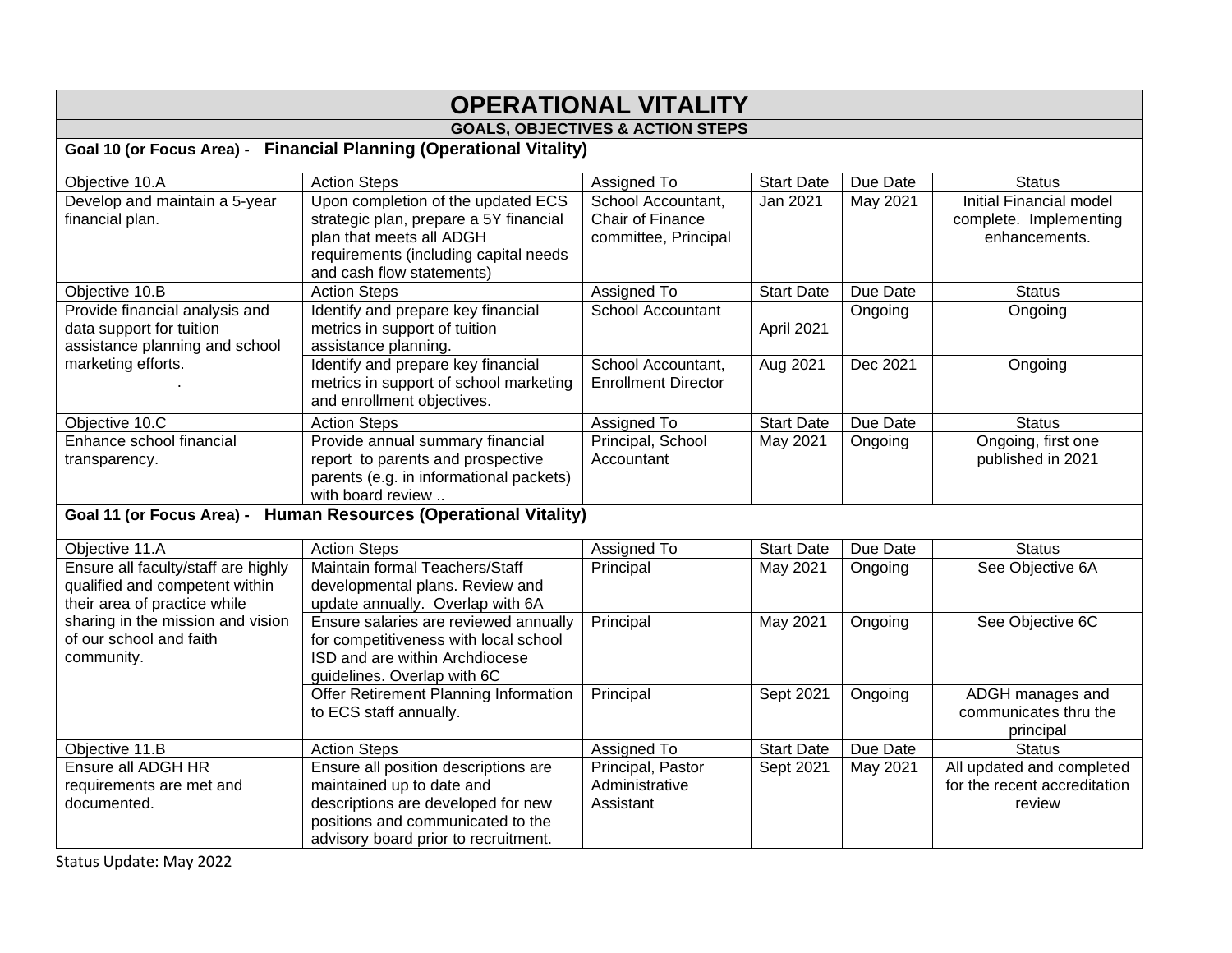| <b>GOALS, OBJECTIVES &amp; ACTION STEPS</b>                                           |                                                                                                        |                      |                   |          |                          |  |
|---------------------------------------------------------------------------------------|--------------------------------------------------------------------------------------------------------|----------------------|-------------------|----------|--------------------------|--|
| Goal 12 (or Focus Area) - Facilities, Equipment and Technology (Operational Vitality) |                                                                                                        |                      |                   |          |                          |  |
| Objective 12.A                                                                        | <b>Action Steps</b>                                                                                    | Assigned To          | <b>Start Date</b> | Due Date | <b>Status</b>            |  |
| Provide student access to                                                             | Commission a small team to develop                                                                     | Team appointed by    | Mar 2021          | May 2021 | In progress. Gym options |  |
| gymnasium and/or athletic                                                             | the options and costs and present                                                                      | the board            |                   |          | being screened and       |  |
| facilities in support of the                                                          | findings to the school administration                                                                  |                      |                   |          | estimated                |  |
| Academic Excellence objectives                                                        | and advisory board.                                                                                    |                      |                   |          |                          |  |
| with respect to student activities                                                    |                                                                                                        |                      |                   |          |                          |  |
| and services that will bridge to                                                      |                                                                                                        |                      |                   |          |                          |  |
| the completion of the school gym<br>envisioned in the Parish Master                   |                                                                                                        |                      |                   |          |                          |  |
| Plan.                                                                                 |                                                                                                        |                      |                   |          |                          |  |
| Objective 12.B                                                                        | <b>Action Steps</b>                                                                                    | Assigned To          | <b>Start Date</b> | Due Date | <b>Status</b>            |  |
| Complete a comprehensive                                                              | Develop a plan for technology                                                                          | <b>IT Director</b>   | June 2021         |          | Ongoing                  |  |
| refresh cycle plan for school                                                         | acquisition consistent with enrollment                                                                 |                      |                   | Ongoing  |                          |  |
| technology hardware.                                                                  | growth plan.                                                                                           |                      |                   |          |                          |  |
|                                                                                       | Develop a plan for technology                                                                          | <b>IT Director</b>   | <b>June 2021</b>  |          | Ongoing                  |  |
|                                                                                       | replacement that maintains a                                                                           |                      |                   | Ongoing  |                          |  |
|                                                                                       | reasonable spending profile.                                                                           |                      |                   |          |                          |  |
|                                                                                       | Goal 13 (or Focus Area) - Communications, Marketing, Enrollment and Development (Operational Vitality) |                      |                   |          |                          |  |
| Objective 13.A                                                                        | <b>Action Steps</b>                                                                                    | Assigned To          | <b>Start Date</b> | Due Date | <b>Status</b>            |  |
| Achieve enrollment of 450 by                                                          | Hire a marketing/enrollment director.                                                                  | Principal, Pastor    | Sept 2022         | Dec 2022 | Planned                  |  |
| 2025 by:                                                                              | (perhaps combined with advancement                                                                     |                      |                   |          |                          |  |
| (1) enhancing the ECS                                                                 | and development director see below)                                                                    |                      |                   |          |                          |  |
| brand to be the leading                                                               | Develop the desired enrollment profile                                                                 | Marketing/Enrollment | Sep 2022          | Jan 2023 | Planned                  |  |
| provider of Catholic<br><b>Education in Katy/West</b>                                 | and the strategies for achieving that<br>profile, including retention strategies.                      | director             |                   |          |                          |  |
| Houston and,                                                                          | Collect and compile interview                                                                          | Marketing/Enrollment | Dec 2022          | Ongoing  | Planned                  |  |
| by promoting that brand<br>(2)                                                        | information from all families who                                                                      | <b>Director</b>      |                   |          |                          |  |
| more effectively in the                                                               | leave the school and those who                                                                         |                      |                   |          |                          |  |
| areas most likely to                                                                  | express interest but ultimately decide                                                                 |                      |                   |          |                          |  |
| generate potential                                                                    | not to enroll their children.                                                                          |                      |                   |          |                          |  |
| students.                                                                             | Explore options for school recognition                                                                 | Principal            | Sept 2022         | Ongoing  | Ongoing                  |  |
|                                                                                       | and distinctions such as Blue Ribbon.                                                                  |                      |                   |          |                          |  |
|                                                                                       | Identify EOL parishioners with pre                                                                     | Marketing/Enrollment | Jan 2023          | Ongoing  | Planned                  |  |
|                                                                                       | elementary, elementary school aged                                                                     | <b>Director</b>      |                   |          |                          |  |
|                                                                                       | children and proactively approach                                                                      |                      |                   |          |                          |  |

Status Update: May 2022